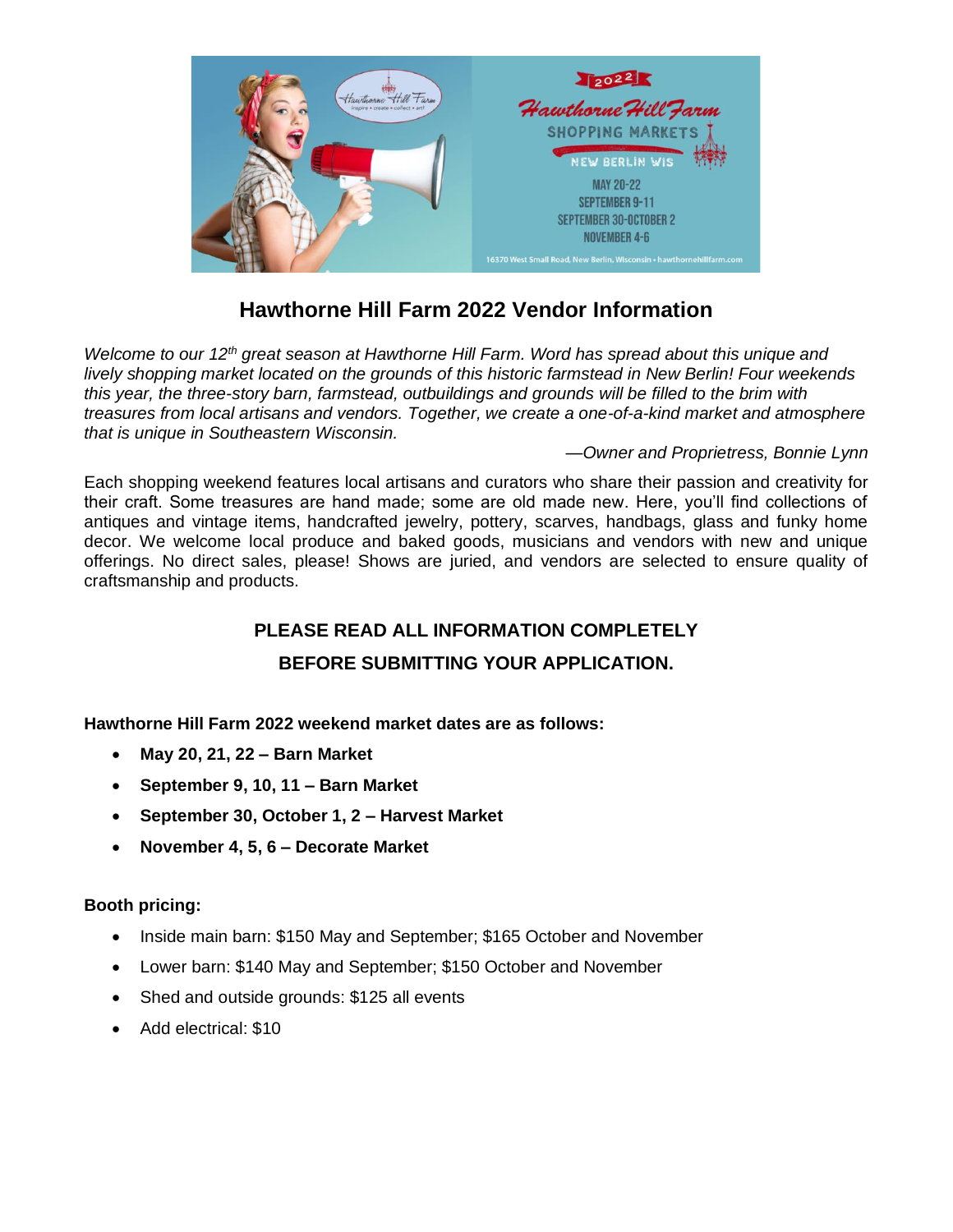#### **Hours and Parking:**

- Each shopping market weekend is open from 10 a.m. to 5 p.m. Fridays and Saturdays; 10 a.m. to 4 p.m. Sundays, rain or shine.
- Set-up is the week of the show (Monday –Thursday). We will send exact times and more specific set-up information via email.
- Vendors MUST park behind the barn on the Hawthorne Hill Farm grounds.

#### **Vendor expectations:**

- Vendors must be 18 years of age or older.
- Vendors are responsible for collecting and reporting their own 5.6% sales tax on items sold.
- Vendors must bring all display, chairs, tables, props and lighting with them.
- All money from items sold during the show is collected and kept by the vendor.
- Vendors must stay with their displays, maintain a neat and professional display, and stay set up and open for the entire duration of the show.
- Vendors must take all garbage with them at the end of the show.
- If displaying outside with a tent, vendors must have weights for the tent.

#### **Vendor selection:**

- Shows are heavily juried, and vendors are selected to ensure quality of craftsmanship and products that will enhance the weekend theme.
- Vendors are asked to provide a link to a website or photo site showing products and sample display, or photos can be included with the application.
- **Markets fill quickly.** If a Market date is full or you are not selected for this year's market(s), your check will be returned to you.
- Vendors will be notified in a timely fashion via email to confirm application and acceptance status.

**Booth options:** There are four different booth options and prices to choose from: 10'x10' inside main barn, outside in our covered shed and outside on the grounds. Booths are 8'x8' inside lower barn, All booth sizes are approximate. Add electrical access in the barn, lower barn and covered shed for an additional \$10 (there is no electrical outside). Vendors must provide their own lighting (be aware that even in sunny summer months, the barn can be shaded). Hawthorne Hill Farm is not responsible for inventory kept overnight.

**Promotion:** Hawthorne Hill Farm shows are professionally promoted through a variety of media. Promotion has included: television, radio, online, email and social media marketing. We actively promote our vendors through our website (hawthornehillfarm.com) and Facebook page (@HawthorneHillFarm). Please be sure to [LIKE our Facebook page](https://www.facebook.com/hawthornehillfarm) to stay up to date on information and events.

Our best promotion is you! We ask that you help us spread the word to your customers, family and friends. Packets of promotional postcards can be mailed to you upon request and are available for you to pick up and distribute to your customers. We also will provide you with social media graphics and other tools to share as the market dates are closer.

**Cancellation:** NO refunds will be issued for cancellations received less than six weeks prior to a show. You must notify us immediately if you cannot attend so we have the opportunity to fill your space.

**Application submission:** PLEASE NOTE: You will be considered for show slots only after the online application is completed and your check for the full amount requested is mailed and received.

**After you complete the online application, you will receive a confirmation email. Please print that email and mail it along with your check to:** Bonnie Loduha, 335 West Ravenswood Hills Circle, Brookfield, WI 53045